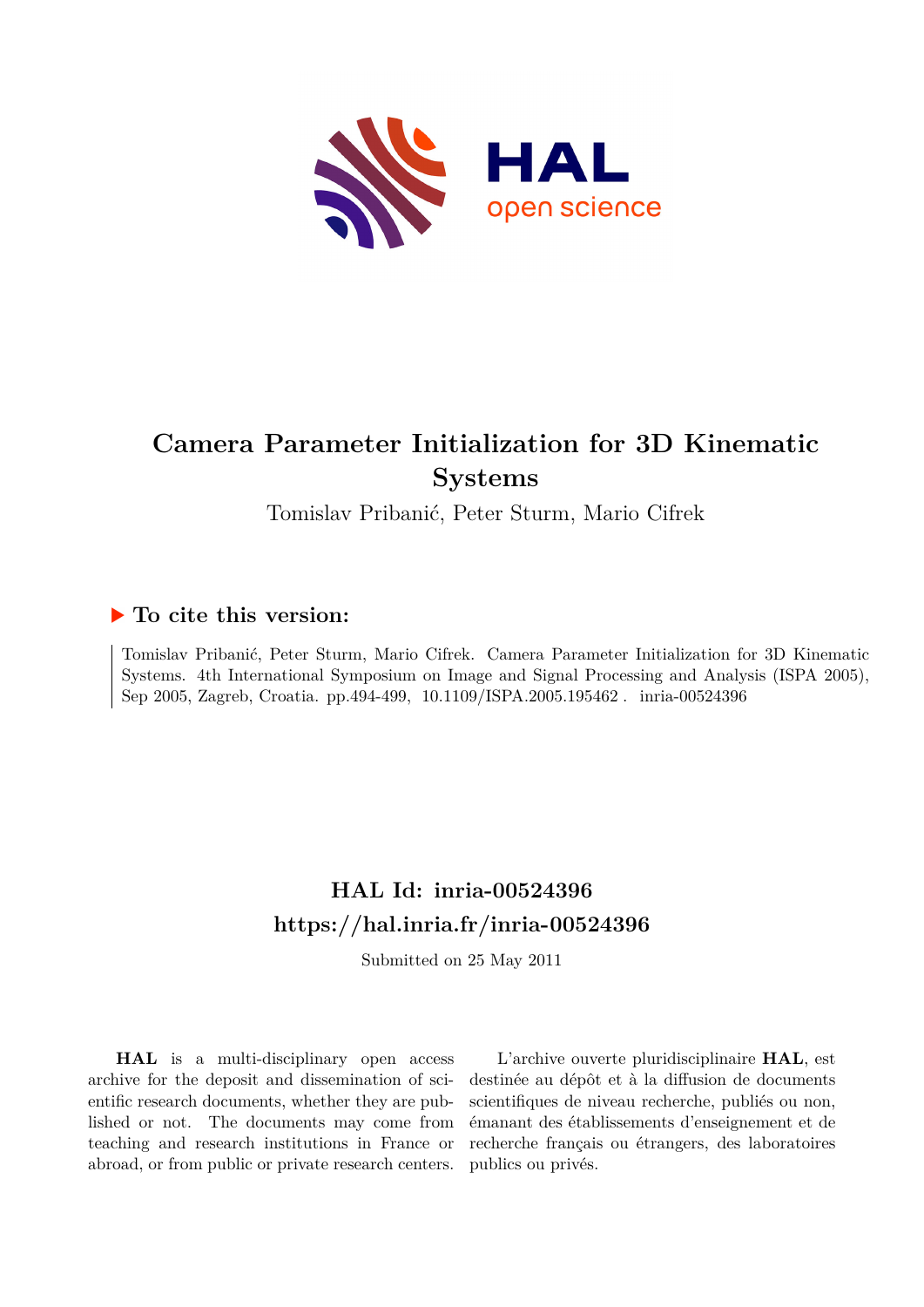# **Cameras parameters initialization of 3D kinematic systems**

Tomislav Pribanic\*, Peter Sturm\*\*, Mario Cifrek\*

*Faculty of electrical engineering and computing, University of Zagreb, Unska 3, HR-10000\* INRIA Rhône-Alpes, 655, avenue de l'Europe, 38330 Montbonnot St Martin, France\*\* [tomislav.pribanic@fer.hr](mailto:Tomislav.pribanic@fer.hr), [peter.sturm@inria.fr,](mailto:peter.sturm@inria.fr) [mario.cifrek@fer.hr](mailto:mario.cifrek@fer.hr)*

### **Abstract**

*3D information of the scene can be extracted from images acquired by cameras. Before the actual reconstruction camera calibration has to be done. Reconstruction accuracy is highly dictated by the calibration. Two typical demands, which are not easily simultaneously satisfied, are: calibration has to be done in fast and convenient manner and yet assure high degree of reconstruction accuracy. Computational part of calibration usually includes camera parameters initialization and refinement based on initial set of values. The goodness of initial set greatly affects refinement procedure in terms of convergence speed and ultimately reconstruction accuracy. This work proposes new calibration method for 3D kinematic systems. It shortens commonly used calibration procedure, gives better initial parameter values for refinement procedure which in turn is supposed to assure faster and safer convergence of iterative minimization algorithm. Additionally, it will be shown that even without parameter refinement proposed method gives more accurate 3D reconstruction output.* 

# **1. Introduction**

The central goal of machine vision is to understand 3D world from 2D images [\[1\]](#page-5-0). As a rule, it requires model that describe how an image is formed by the camera, i.e. its lenses. Camera calibration in the context of three-dimensional machine vision is the process of determining the particular model parameters [\[2\]](#page-5-1), [\[3\]](#page-5-2). Many types of modeling exists [\[4\]](#page-5-3) and the most common is pinhole camera model, already used in photogrammetry for a long time [\[5\]](#page-5-4), augmented with a means for compensating for lens distortions. In fact, one usually divides camera model parameters into internal ones and external ones. The first group is describing the internal camera geometric and optical characteristics. The second group models 3-D position and orientation of the camera coordinate system relative to a certain world coordinate system (extrinsic parameters).

Once the calibration of camera(s) is preformed 3D reconstruction can be done by simple triangulation principle [\[6\]](#page-5-5). 3D scene information can be used in variety of applications [\[7\]](#page-5-6): reverse engineering, robot navigation, extracting 3D structure, industrial part inspection, computer graphics animation, sport and medicine etc. The last one mentioned frequently assumes so-called biomechanical analysis of human movement [\[8\]](#page-6-0), [\[9\]](#page-6-1), [\[10\]](#page-6-2), [\[11\]](#page-6-3), [\[12\]](#page-6-4), [\[13\]](#page-6-5). In this case basic information about subject position in space is usually upgraded with information about velocity and acceleration. Consequently, such 3D reconstruction system is called 3D kinematic systems. This paper considers in particular calibration of 3D kinematic systems and proposes a new method which is, to the author's knowledge, not yet implemented in popular today's 3D kinematic systems. To list few of them: [\[14\]](#page-6-6), [\[15\]](#page-6-7), [\[16\]](#page-6-8), [\[17\]](#page-6-9), [\[18\]](#page-6-10), [\[19\]](#page-6-11). Proposed method shortens commonly used calibration procedure, gives better initial parameter values for refinement procedure which in turn assure faster and safer convergence of iterative minimization algorithm. Also, it will be shown that even without parameter refinement proposed method gives more accurate 3D reconstruction output.

The rest of the paper is organized as follows. First we briefly emphasize some practical aspects of calibration. Then in the section 3 we explain calibration procedure of the 3D kinematic system used in this work. Immediately after follows explanation of our approach. Section 5 demonstrates experimental results using common calibration method of today's many 3D kinematic system and our proposed one. Last section discuses acquired results and draws conclusions from it.

# **2. Problem statement**

In many cases, the overall performance of the 3D kinematic system strongly depends on the accuracy of the camera calibration. Usually, the accuracy is inversely proportional to the complexity and effort user has to encounter during the calibration procedure. In terms of procedural complexity calibration methods can be put in three categories. Traditional approach takes advantage of some form of calibration object whose geometry in 3D space is very accurately known [\[20\]](#page-6-12), [\[21\]](#page-6-13), [\[22\]](#page-6-14), [\[23\]](#page-6-15).. In such cases calibration can be done very accurately however it requires (expensive) apparatus which may not be always easily manipulated. On the other hand one can reach out for the self(auto)calibration approach [\[24\]](#page-6-16), [\[25\]](#page-6-17), [\[26\]](#page-6-18), [\[27\]](#page-6-19). Here, there is no calibration object involved whatsoever and one uses only the information contained within image taken by the camera(s). Namely, auto-calibration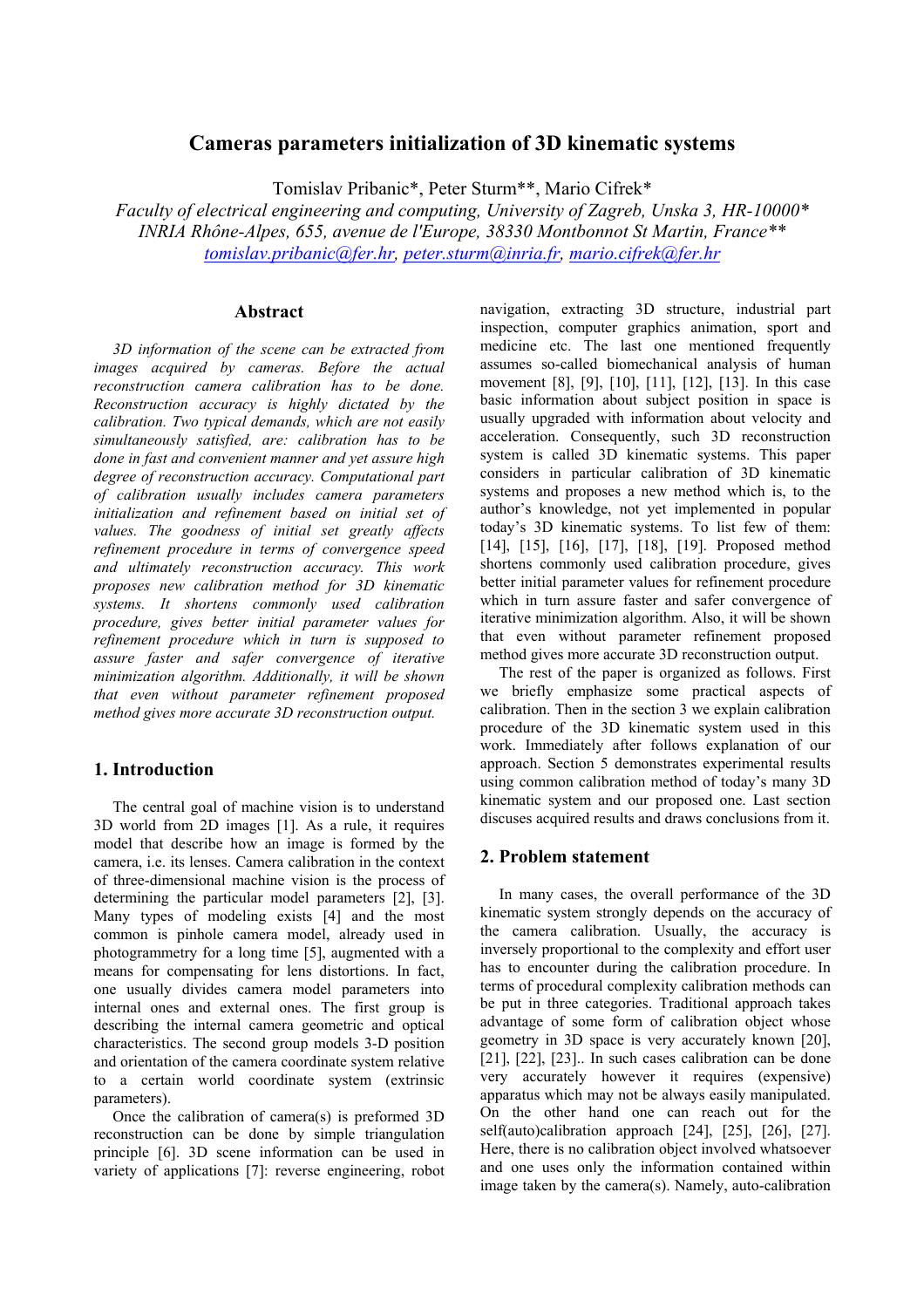demands only sufficient number of point correspondences across the image set in order to obtain projective reconstruction. Then, based on certain constraints imposed on internal and/or external parameters we are able to calculate rectifying homography that we'll takes us from previously projective reconstruction to metric one (perhaps even Euclidean in case of known scale). Apart from obvious advantages the major disadvantages are cases where appropriate constraints on cameras cannot be imposed and/or certain camera configurations (movements) are degenerate and parameters cannot be recovered [\[28\]](#page-6-20). The third approach in terms of (dis)advantages lays somewhere in between the first two mentioned. It uses properties of the scene such as orthogonal or parallel lines [\[6\]](#page-5-5), [\[29\]](#page-6-21), [\[30\]](#page-6-22). It does not require accurate, but cumbersome 3D structure and does not suffer from most disadvantages typical to the self calibration methods. Thus, it seems appealing for employment in 3D kinematic system if we are able to provide such a suitable scene features with orthogonal/parallel lines.

#### **3. Typical calibration procedure**

The original 3D kinematic systems used traditional 3D object which very often needed to be moved around the calibration volume. Over the time more user friendly methods have been developed [\[31\]](#page-6-23). Nowadays the typical calibration procedure of many commercial 3D kinematic systems consists of two steps. First one includes positioning orthogonal triad of axes (three wands rigidly attached) on the ground, somewhere around the center of volume to be calibrated. Each axis of orthogonal triad has certain number of relatively easily detected markers on, which relative position is accurately known. Second step assumes so called wand dance. It requires from the user to walk around the volume and wave with the wand trying to cover as many different orientations and positions of the wand with respect to each camera of the system. Wand itself has minimum of two distinct markers on, which relative distance is accurately known as well. What *exactly* each step serves for in terms camera calibration is not thoroughly available in public, since majority of the systems have commercial value. Still from the amount of information available in public (particularly from the manufacturer which system has been used during this work – see below; and others claim similar) the following can be summarized. The first step, positioning of orthogonal triad, has purpose of establishing world coordinate system and, in terms of calibration, initializing the systems cameras parameters. The second step (wand dance) should, based on known wand length, refine previously calculated initial values on desired calibration volume, otherwise encompassed during wand dance.

Cameras parameter refinement generally involves iterative nonlinear minimization procedure, of a certain cost function, which in turn demands sufficiently good sets of initial values [\[32\]](#page-6-24). The closer the set of initial

values to the true ones the better chances are for (faster) convergence to the global minimum. On the other hand poor initial set of solution may converge, if ever, to the point which largely deviates from true set of values and consequently 3D reconstruction with such camera parameters would be impaired.

As it will be shown in the next sections, the proposed calibration yields better initial sets of solution which after parameter refinement (left for future work) should give ultimately more accurate 3D reconstruction results. Besides, proposed methods converts two calibrations steps to only one.

#### **4. Proposed method**

In contrast to perhaps some other applications, conditions within 3D kinematic system operates can be relatively easily provided with scenes with orthogonal/parallel lines. Specifically, in this work orthogonal triad of axes was used during the wand dance instead of single wand. At the end of waving with the triad it was simply put on the ground where it remained just for few seconds, enough for the user to reach the PC station to quit image acquisition. In that case both sources information, typically obtained in two steps are provided: firstly, the world reference frame at desired location in space and secondly enough frames needed for further parameter refinement and/or, in our case, information to calculate initial cameras parameter values.

#### **4.1. Extraction of initial camera parameters**

Our approach of extracting initial value of cameras parameters starts with identification of image of the absolute conic (IAC). The complete description and properties of absolute conic, i.e. its image can be found elsewhere [\[33\]](#page-6-25). Here, will be reviewed only the basics.

The absolute conic is a conic on the plane at infinity consisting of points **X** such that

$$
\mathbf{X} = \begin{bmatrix} x & y & z & t \end{bmatrix} \quad t = 0
$$
  

$$
x^2 + y^2 + z^2 = 0
$$
 (1)

where points with  $t=0$  are called points at infinity and its images are so called vanishing points **v**. Writing the first three components of point **X** separately as **d** the defining equation for the absolute conic within plane at infinity takes even simpler form:

<span id="page-2-0"></span>
$$
\mathbf{d} = \begin{bmatrix} x & y & z \end{bmatrix}^T
$$
  

$$
\mathbf{d}^T \cdot \mathbf{d} = 0
$$
 (2)

Let us recall the decomposition of camera projective matrix **P**,

<span id="page-2-1"></span>
$$
\mathbf{P} = \mathbf{K} \cdot \left[ \mathbf{R} \mid -\mathbf{R} \cdot \mathbf{t} \right] \tag{3}
$$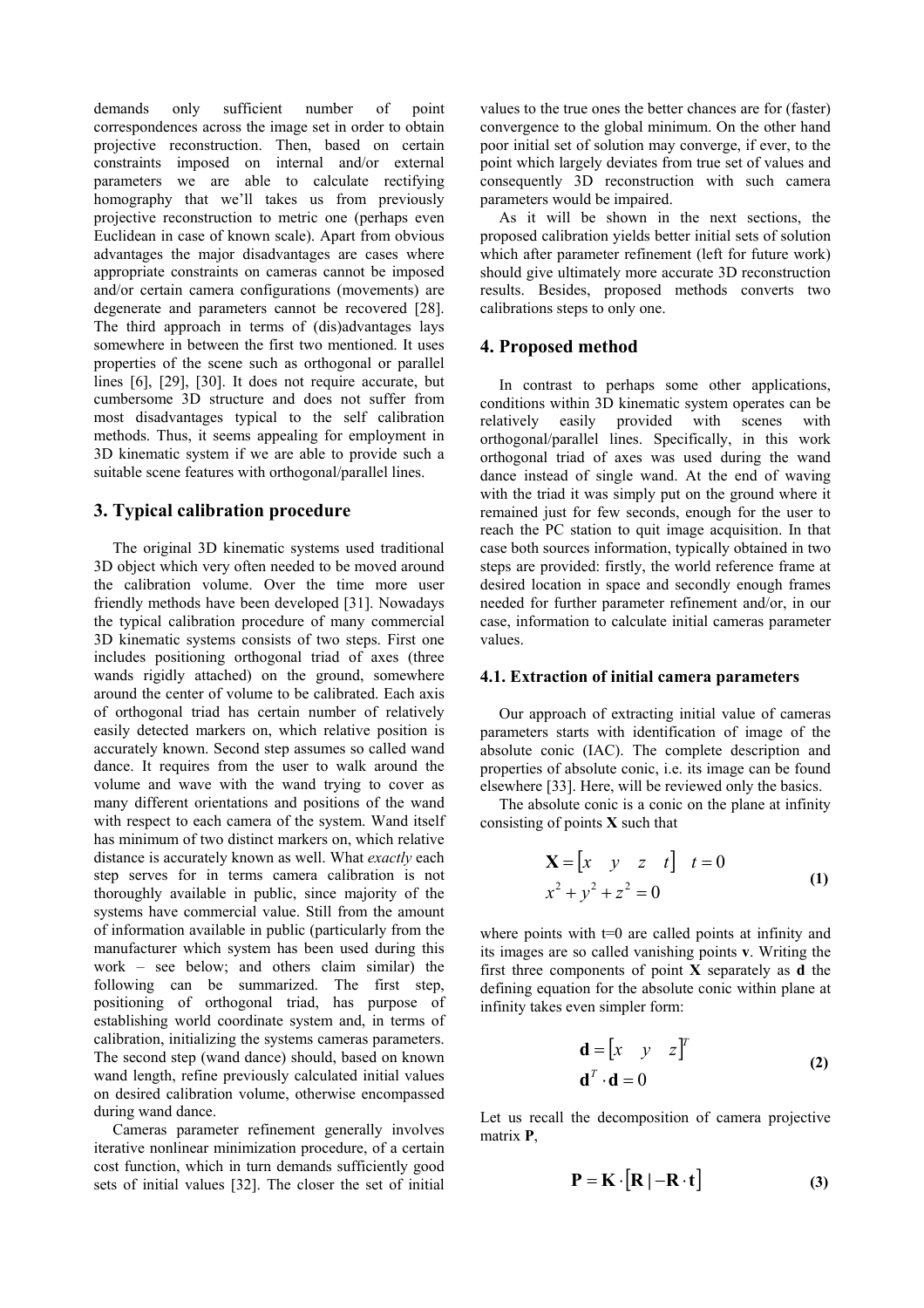where **K** is matrix of cameras internal parameters, **R** and **t** represents cameras external parameters. The image point (i.e. vanishing point) corresponding to point at infinity as mapped by a camera with matrix **P**  $(2)$  [\(3\)](#page-2-1) is then given by

$$
\mathbf{v} = \mathbf{P} \cdot [\mathbf{d} \quad 0]^T = \mathbf{K} \cdot \mathbf{R} \cdot \mathbf{d} \tag{4}
$$

Solving [\(4\)](#page-3-0) for **d** and combining with [\(2\)](#page-2-0) gives:

$$
\mathbf{v}^T \cdot (\mathbf{K} \cdot \mathbf{K}^T)^{-1} \cdot \mathbf{v} = \mathbf{v}^T \cdot \mathbf{\omega} \cdot \mathbf{v}
$$
 (5)

Image point **v** is on the image of the absolute conic if and only if [\(5\)](#page-3-1) is satisfied. Thus, the image of the absolute conic is a plane conic ω represented by the matrix  $(KK<sup>T</sup>)<sup>-1</sup>$ . Obviously cameras internal parameters are neatly embedded in IAC and once matrix  $\omega$  is found application of Cholesky decomposition on it would yield us matrix **K** itself.

It can be shown that angle  $\alpha$  between two lines in 3D space can be found using the information about vanishing points  $v_1$  and  $v_2$  of those two lines and  $\omega$ :

$$
\cos \alpha = \frac{\mathbf{v}_1^T \cdot \mathbf{\omega} \cdot \mathbf{v}_2}{\sqrt{(\mathbf{v}_1^T \cdot \mathbf{\omega} \cdot \mathbf{v}_1) \cdot (\mathbf{v}_2^T \cdot \mathbf{\omega} \cdot \mathbf{v}_2)}}
$$
(6)

Conversely, if the angle between two lines is known we have a constraint on ω. Generally, above expression is quadratic for arbitrary angle between lines. However assuring that angles between lines is 90° will give us linear constraint.

$$
\mathbf{v}_1^T \cdot \mathbf{\omega} \cdot \mathbf{v}_2 = 0 \tag{7}
$$

Matrix  $\omega$  is symmetric and homogenous. Without any further assumption about internal camera parameters (such as zero skew, known aspect ratio) we need minimum of five such orthogonal line pairs to find the exact solution for matrix ω. For more then five pairs a least square solution can be found. And in our case during the wand dance with orthogonal triad of axis that's exactly what is obtained. Vanishing points itself can be commonly found as intersection of parallel lines or, as it is in our case, from known ratios on single line (wand).

#### **5. Experiments and results**

3D kinematic system used during the course of this work, called Smart, is commercially available by the eMotion company [\[15\]](#page-6-7). The system version used (version 1.10, Build 2.39) consists of 9 cameras (50 Hz). It is so called optoelectronic system which actually reconstructs positions of passive retro reflective

markers, attached to subject's point of interest. Markers are illuminated by stroboscopic IR sources of light attached to cameras itself and the cameras are additional equipped with IR filter. Smart is installed in Biomechanic laboratory of Peharec Polyclinic in Pula, Croatia [\[34\]](#page-6-26). The system is there used on daily basis for various motion analyses of healthy and injured subjects too. For more in-depth motion analysis the synchronized system add-ons are also two Kistler force platforms and 8 channels EMG device.

<span id="page-3-1"></span><span id="page-3-0"></span>The first experiment consisted of typical system calibration as proposed by system manufacturer. Orthogonal triad of axes (each axis 60 cm long) was positioned on the floor. Each axis of triad defined one of the world coordinate axis and had certain number of retro reflective markers on. Vertical axis has 3 markers and two horizontal axes 4 and 2 each. Relative positions of markers are accurately known. Visual check was preformed that each cameras 'sees' all triad wands, i.e. markers on it and image acquisition was undertaken for a few seconds. Afterwards, as apart of second step orthogonal triad was removed and wand dance with a single wand was performed for another couple of minutes. The entire procedure was carried out by a trained polyclinic personal to ensure calibration results would not be perhaps impaired by the inexperience. Finally, Smart's software routines were started to compute cameras parameters based on acquired images from two steps of calibration.

Second experiment assumed our approach where wand dance started right away with the orthogonal triad of axis. It lasted roughly 60 seconds (the half of the time proposed by Smart for its wand dance with a single wand) and at the end the triad was simply put on the floor to set the origin of the coordinate system of the working volume. In both experiments volume size was approximately  $3.2 \text{ m} \times 2.2 \text{ m} \times 2.0 \text{ m}$ .

Among rather comprehensive analyzing software Smart has also capability to export/import various data into/from Matlab: 2D image data of markers centroids from acquired sequence, 3D reconstructed data of markers, camera projective matrices etc. Three things were exported for further analysis. 2D image data of markers on orthogonal triad put the floor which otherwise serves for camera parameter initialization in case of Smart calibration procedure. Then, camera projective matrices calculated by the Smart calibration procedure were exported and finally 2D image sequence of wand dance with orthogonal axes triad.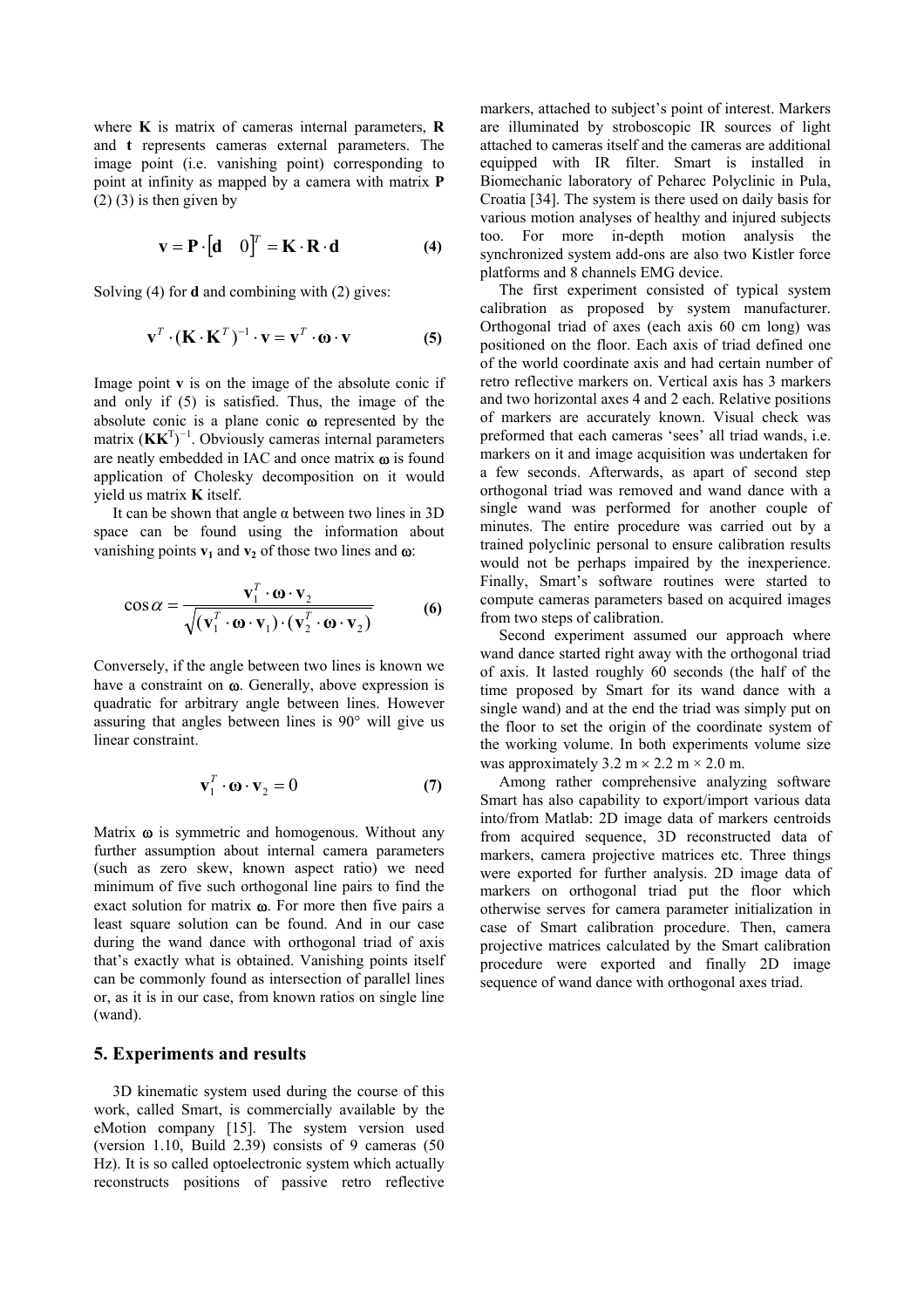| Focal length [pixels] |           | Skew   | Principal point |       |
|-----------------------|-----------|--------|-----------------|-------|
| $\mathsf{x}$          | Y         | factor | [pixels]        |       |
| direction             | direction |        |                 |       |
| 751,9                 | 387,0     | 12,7   | 400,0           | 175,3 |
| 755,6                 | 381,0     | 18,3   | 330,3           | 233,5 |
| 676.6                 | 343,3     | 7,4    | 272,3           | 200,5 |
| 704,1                 | 367,4     | 6,4    | 320,7           | 171,3 |
| 765,2                 | 399,0     | 5.0    | 335,9           | 170,2 |
| 746.8                 | 386,4     | 19,0   | 376,9           | 215,3 |
| 691,0                 | 354,6     | 9,2    | 285,3           | 164,5 |
| 672,7                 | 343,3     | 14.4   | 297,2           | 142,7 |
| 672,8                 | 348,2     | 10,3   | 292,1           | 156,2 |

<span id="page-4-0"></span>**Table 1.Cameras internal parameters, initial values, Smart method** 

<span id="page-4-1"></span>**Table 2. Cameras internal parameters, final values, Smart method** 

| Focal length [pixels] |           | Skew   | Principal point |       |
|-----------------------|-----------|--------|-----------------|-------|
| x<br>direction        | direction | factor | [pixels]        |       |
| 727,7                 | 375,9     | 0,0    | 349,4           | 153,7 |
| 723,8                 | 374,6     | 0.0    | 304,4           | 145,4 |
| 723,9                 | 375,2     | 0,0    | 290,3           | 138,4 |
| 724,3                 | 374,7     | 0,0    | 325,4           | 140,0 |
| 724,2                 | 375.1     | 0,0    | 347,7           | 137,0 |
| 724,8                 | 375,0     | 0,0    | 349.9           | 143,4 |
| 719,2                 | 371,8     | 0,0    | 328,9           | 134.7 |
| 730,1                 | 377,2     | 0,0    | 350,7           | 133,4 |
| 715,9                 | 370,5     | 0,0    | 345,0           | 138,6 |

<span id="page-4-2"></span>**Table 3. Cameras internal parameters, initial values, our approach** 

| Focal length [pixels] |           | Skew   | Principal point |       |
|-----------------------|-----------|--------|-----------------|-------|
| X                     | Y         | factor | [pixels]        |       |
| direction             | direction |        |                 |       |
| 724,8                 | 376,2     | 0.0    | 376,9           | 128,0 |
| 749,7                 | 390,0     | 0,7    | 321,9           | 136,0 |
| 743.4                 | 390,7     | $-0,5$ | 267,5           | 132,1 |
| 728,3                 | 376,5     | $-0,3$ | 346,9           | 133,5 |
| 715,6                 | 373,8     | $-1,5$ | 332,8           | 145,2 |
| 734.6                 | 381,0     | 0,2    | 381,5           | 136,6 |
| 715,3                 | 372,9     | $-2,3$ | 274,4           | 126,3 |
| 704,4                 | 370,2     | 0,9    | 308,0           | 122,2 |
| 723.3                 | 373,4     | 0.5    | 341,9           | 136,2 |

Once exported into Matlab the following was calculated. Based on 2D image data of markers on orthogonal triad of axis and its known spatial relationship camera projective matrices were calculated which are supposed to be further processed by the

Smart software to refine them after the wand dance. Next, from 2D wand dance image data of orthogonal triad vanishing points in each frame, for different cameras, were calculated from known length ratios of markers on. As explained before it enabled us to find IAC and consequently cameras initial set of internal parameters as proposed by our method.

Initial values of cameras internal parameters for Smart method, final values as provided by Smart and initial values from our approach are given for comparison in the [Table 1,](#page-4-0) [Table 2,](#page-4-1) [Table 3](#page-4-2) respectively. Each row represents values for one of the nine cameras.

<span id="page-4-3"></span>**Table 4. Mean length error between reconstructed and true wand length [mm]** 

| Smart   | Smart | Propose        |  |
|---------|-------|----------------|--|
| initial | final | d method       |  |
| 29,25   | 9,25  | 14,27          |  |
| 16,02   | 7,58  | 10,36          |  |
| 14,59   | 6,59  | 4,53           |  |
| 14,01   | 6, 15 | 5,23           |  |
| 19,83   | 8,97  | 6,81           |  |
| 12,17   | 10,37 | 4,20           |  |
| 14,03   | 6,64  | $\frac{5}{43}$ |  |
| 13,48   | 9,35  | 5,31           |  |
| 20,85   | 6,20  | 7,73           |  |
| 17,4    | 4,42  | 4,79           |  |
| 18,3    | 4,42  | 4,50           |  |
| 25, 15  | 5,93  | 8,75           |  |
| 15,49   | 8,60  | 4,58           |  |
| 17, 11  | 4,32  | 6,44           |  |
| 35,25   | 6,54  | 5,37           |  |
| 16,3    | 5,04  | 3,61           |  |
| 38,64   | 13,63 | 5,73           |  |
| 23,77   | 6,68  | 7,72           |  |
| 15,36   | 11,19 | 11,11          |  |
| 15,77   | 5,42  | 6,22           |  |
| 13,8    | 6,06  | 3,65           |  |
| 15,62   | 4,25  | 5,10           |  |
| 24,66   | 5,87  | 5,59           |  |
| 14,28   | 7,42  | 3,57           |  |
| 17,74   | 5,87  | 6,02           |  |
| 12,41   | 4,64  | 3,47           |  |
| 23,89   | 5,26  | 5,15           |  |
| 19      | 12,35 | 5,38           |  |
| 14,7    | 4,44  | 6, 10          |  |
| 9,56    | 4,34  | 6,67           |  |
| 20,03   | 8,53  | 4,83           |  |
| 23,76   | 6,82  | 5,76           |  |
| 20,04   | 5,27  | 4,21           |  |
| 14,42   | 8,00  | 5,95           |  |
| 11,2    | 8,23  | 3,68           |  |
| 15,21   | 4,49  | 11,80          |  |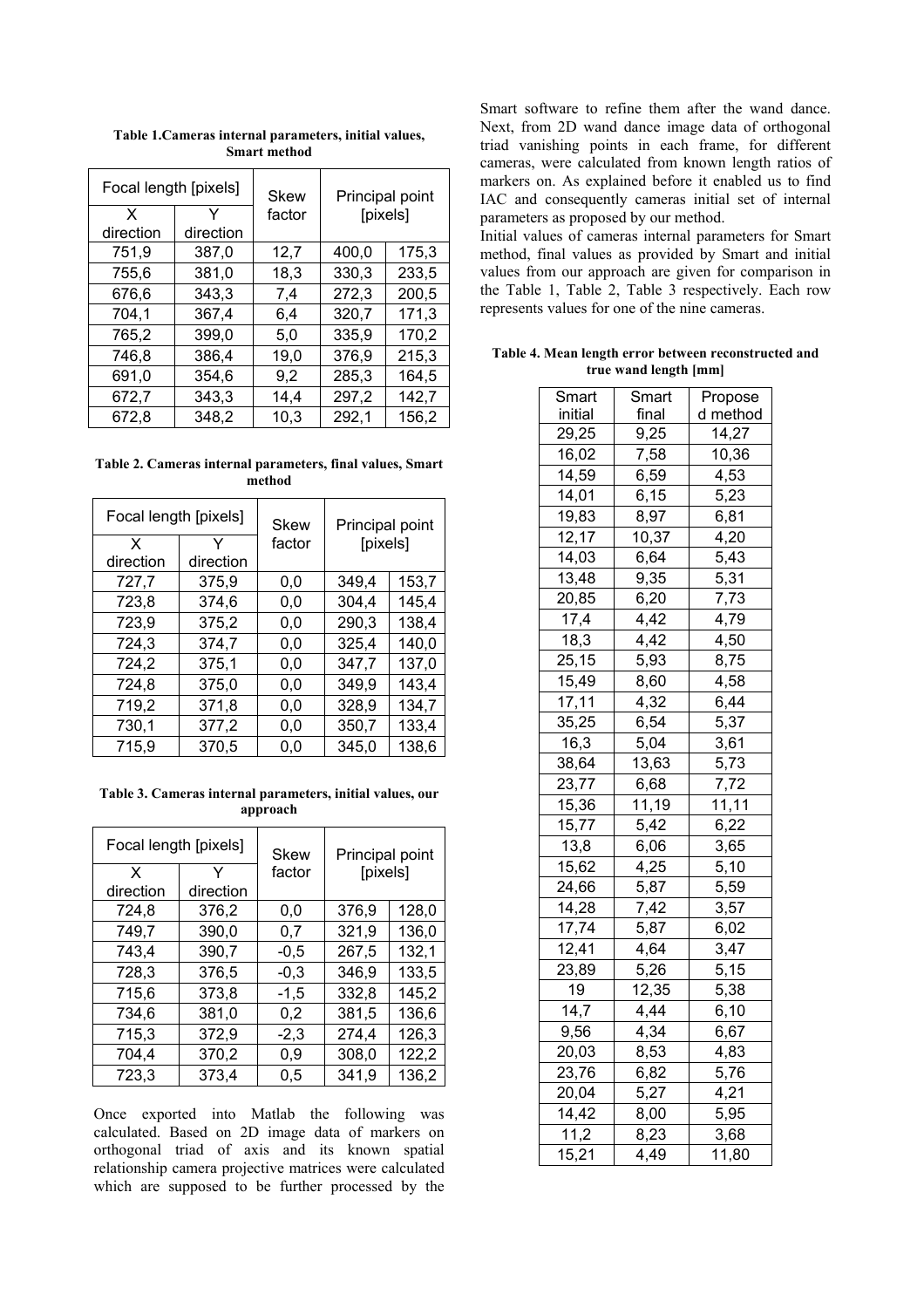Let us consider each camera pair separately, 36 pairs out of 9 cameras. Once the internal parameters of cameras are known and given enough image correspondences fundamental matrix [\[35\]](#page-6-27) can be calculated and therefore orientation of each camera with respect to each other can be extracted from [\[6\]](#page-5-5). Finally, the complete projective matrices for each camera pair can be constituted. Projective matrices originating from data in [Table 1](#page-4-0) and [Table 3](#page-4-2) were separately calculated in order to reconstruct the length of the wand during the wand dance. Furthermore, the same length was reconstructed using the (final) projective matrices provided by Smart and exported in Matlab. Mean error between reconstructed lengths of wand and true known value (45 cm) are given in columns of [Table 4](#page-4-3) for all 36 possible camera pairs. First, second and third column reflect data from [Table 1,](#page-4-0) final Smart provided projective matrices and [Table 3](#page-4-2) respectively. All 3D reconstructions and length calculations are performed on distorted image coordinates and no distortion correction was undertaken

# **6. Discussion and concluding remarks**

It is evident from comparison in [Table 1,](#page-4-0) [Table 2](#page-4-1)  and [Table 3](#page-4-2) that practically in all cases proposed method is right from the start with its initial values closer to the final ones obtained after the Smart refinement. The most likely reason for it perhaps lay in the fact that initial values in our approach ([Table 3\)](#page-4-2) are obtained after wand dance with orthogonal triad throughout the calibration volume, i.e. occupying almost all image area. On the other hand Smart sets orthogonal triad of axis on the floor and basically uses only one position. That single position occupies rather small amount of volume (image size) to calculate the initial values. Besides it is quite possible that in practice even that one position is (close to) degenerate with respect to certain camera. Degenerate in sense for example that markers on one triad wand are overlapping the other and software is unable to distinguish between different axes. In fact, when that happens user is notified to change the position of a triad on the floor. In our approach during the wand dense of triad it is quite likely also that in certain frames such situation occurs. However, since we are acquiring rather large number of frames, sweeping across the calibration volume, such frames are easily discarded and have no significance.

It has been already notified that closeness of initial solution to the final one highly determines speed of convergence and in large number of cases determines whether there will be any convergence or none at all. It is not rare in the practice that after Smart parameters refinement is done user is notified that calibration failed due to the fact that no convergent set of solution is obtained and calibration procedure has to be done again. Or giving the larger residuals of parameter refinement procedure user is indirectly suggested to redo calibration anyway. That's another issue that goes

in favor of our approach which gives as initial estimates values closer to the final ones and starting with them is less likely that calibration procedure would have to repeated.

To test the quality of initial sets of parameters, perhaps the simplest, 3D reconstruction was undertaken: assuming linear camera model and no distortion correction. Furthermore, testing separate camera pairs gave insight of results consistency for various camera configuration set ups. As shown in [Table 4](#page-4-3) mean error of our approach is not only significantly better then when using Smart's initial, but it is very close to the case when final Smart's parameter sets are used. That strongly indicates, once again, that our initial set is very close to Smart's final one.

Let us underline that Smart's final sets of parameters are used also on distorted image data, using linear camera model. For completeness, we need to say that 3D reconstruction that Smart would normally output, after distortion correction on images, are in the order of millimeter, in case of camera pairs considered. In case where simultaneously would be used all available cameras for triangulation results are even better.

The exact procedure how Smart refines parameters, based on known wand length, is not known to the authors. Besides, an open question still remains what would be our wand length reconstruction results after parameter refinement. Answer to that question is left for future work. Still, closeness of our initial sets of solution to the Smarts final ones strongly suggests that should be at least about the same, if not perhaps better.

## **References**

<span id="page-5-0"></span>[1] Reinhard Klette, Karsten Schluns, and Andreas Koschan, Computer Vision: *Three-Dimensional Data from Images*, Springer Verlag, 1998

<span id="page-5-1"></span>[2] Weng, J., Cohen, P., Herniou, M. (1992) Camera Calibration with Distortion Models and Accuracy Evaluation. *IEEE Transc. On Pattern Anal. and Machine Intellgence*, 14, 965-980

<span id="page-5-2"></span>[3] Tomislav Pribanić, Mario Cifrek, Stanko Tonković: Comparison of three different camera calibration types. Proceedings, XIVth Congress of the International Society of Electrophysiology and Kinesiology, June 22-25, Vienna, Austria, 2002, 106-107.

<span id="page-5-3"></span>[4] Wei G.Q., De Ma S. "Implicit and explicit camera calibration: theory and experiment", *IEEE Trans. on pattern analysis and machine intelligence*, 16, 1994, pp. 469-480

<span id="page-5-4"></span>[5] Atkinson, K.B. (1996) Close Range Photogrammetry and Machine Vision. Whittles Publishing, Caithness, Scotland

<span id="page-5-5"></span>[6] R. Hartley & A. Zisserman, *Multiple View Geometry in Computer Vision*, Cambridge University Press, 2000

<span id="page-5-6"></span>[7] <http://www.simple3d.com/>